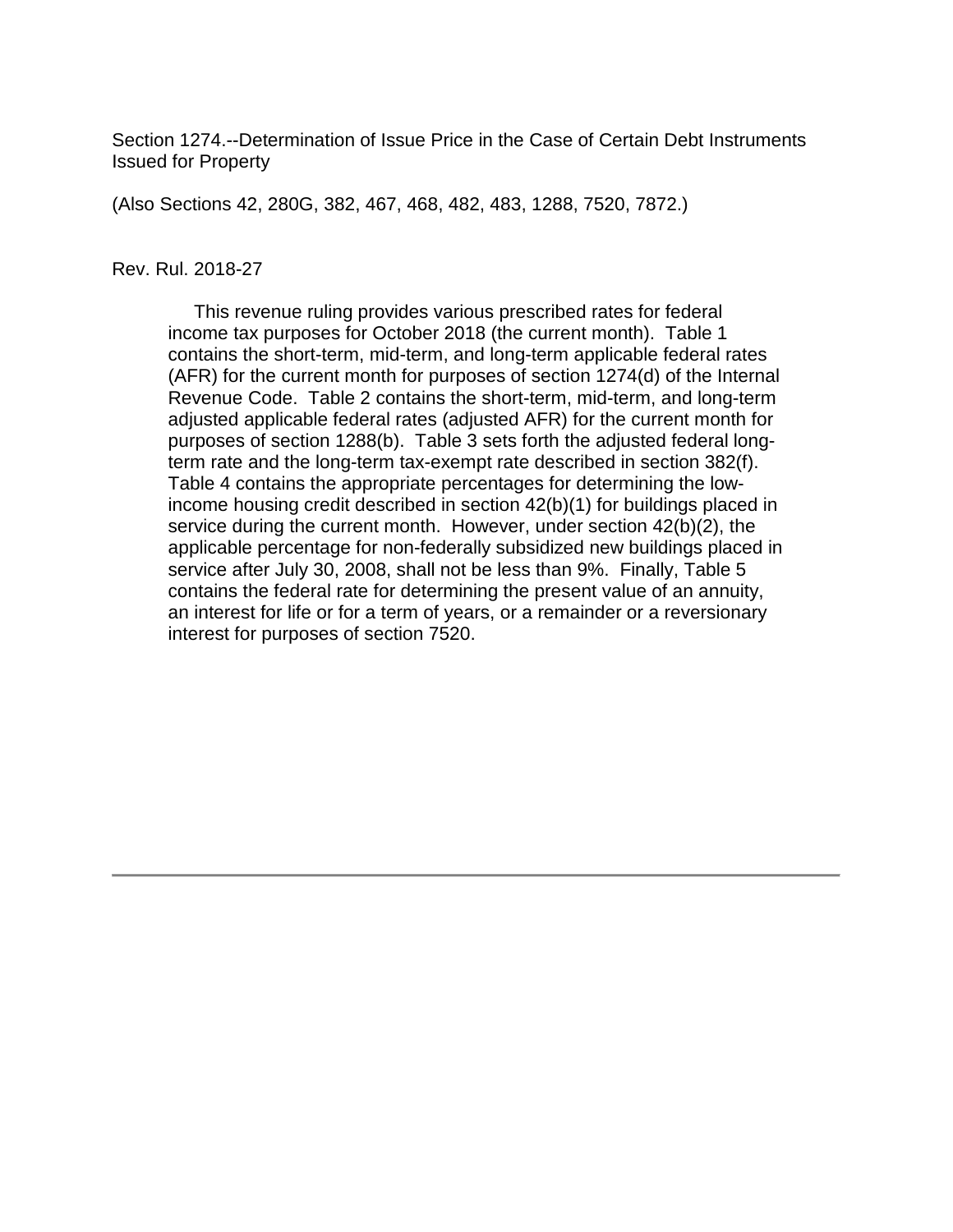## REV. RUL. 2018-27 TABLE 1

# Applicable Federal Rates (AFR) for October 2018

|          | <b>Period for Compounding</b> |            |           |                |  |  |  |
|----------|-------------------------------|------------|-----------|----------------|--|--|--|
|          | Annual                        | Semiannual | Quarterly | <b>Monthly</b> |  |  |  |
|          |                               |            |           |                |  |  |  |
|          | Short-term                    |            |           |                |  |  |  |
| AFR      | 2.55%                         | 2.53%      | 2.52%     | 2.52%          |  |  |  |
| 110% AFR | 2.80%                         | 2.78%      | 2.77%     | 2.76%          |  |  |  |
| 120% AFR | 3.06%                         | 3.04%      | 3.03%     | 3.02%          |  |  |  |
| 130% AFR | 3.32%                         | 3.29%      | 3.28%     | 3.27%          |  |  |  |
|          |                               |            |           |                |  |  |  |
|          | Mid-term                      |            |           |                |  |  |  |
| AFR      | 2.83%                         | 2.81%      | 2.80%     | 2.79%          |  |  |  |
| 110% AFR | 3.11%                         | 3.09%      | 3.08%     | 3.07%          |  |  |  |
| 120% AFR | 3.40%                         | 3.37%      | 3.36%     | 3.35%          |  |  |  |
| 130% AFR | 3.68%                         | 3.65%      | 3.63%     | 3.62%          |  |  |  |
| 150% AFR | 4.26%                         | 4.22%      | 4.20%     | 4.18%          |  |  |  |
| 175% AFR | 4.98%                         | 4.92%      | 4.89%     | 4.87%          |  |  |  |
|          | Long-term                     |            |           |                |  |  |  |
|          |                               |            |           |                |  |  |  |
| AFR      | 2.99%                         | 2.97%      | 2.96%     | 2.95%          |  |  |  |
| 110% AFR | 3.30%                         | 3.27%      | 3.26%     | 3.25%          |  |  |  |
| 120% AFR | 3.59%                         | 3.56%      | 3.54%     | 3.53%          |  |  |  |
| 130% AFR | 3.90%                         | 3.86%      | 3.84%     | 3.83%          |  |  |  |
|          |                               |            |           |                |  |  |  |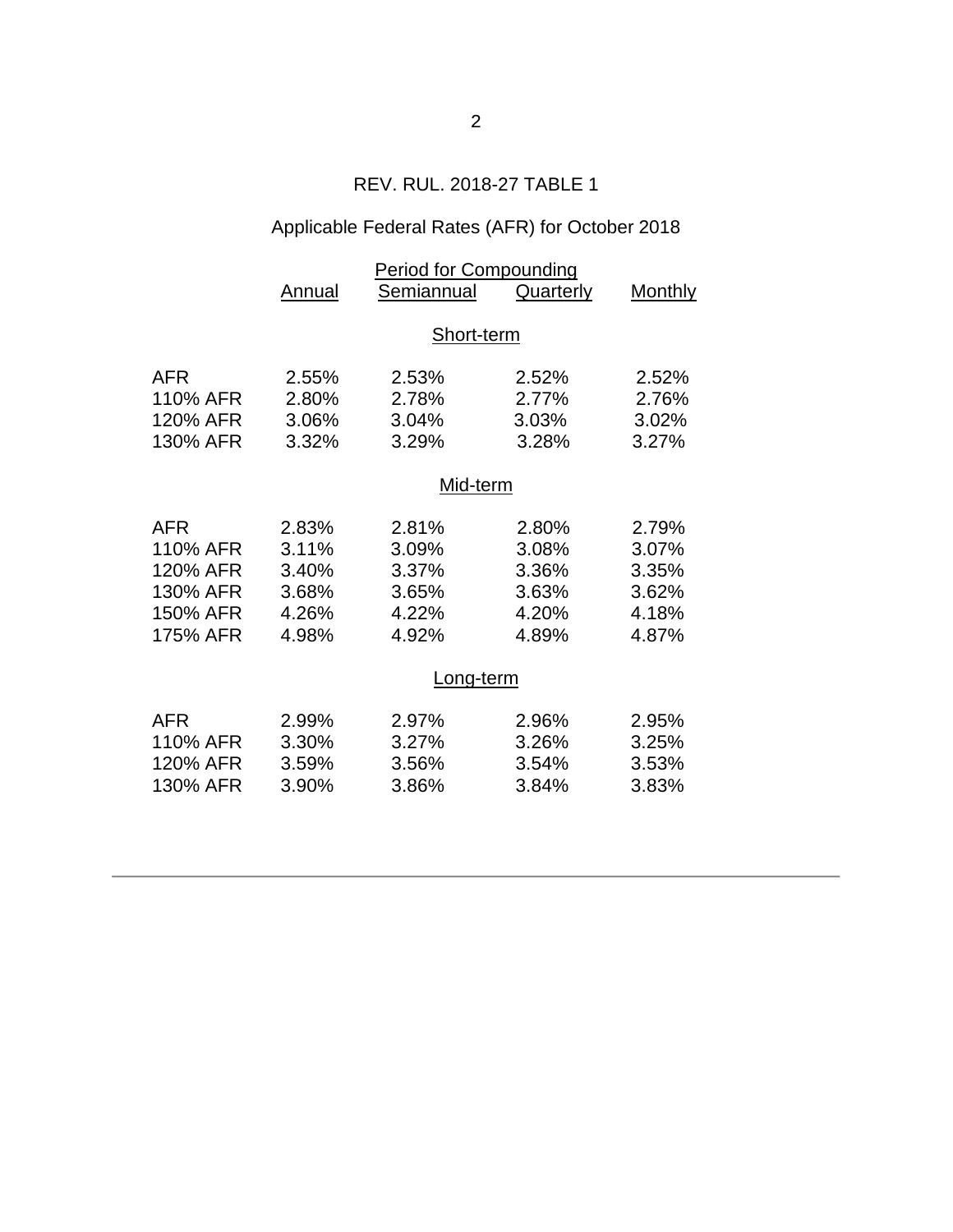### REV. RUL. 2018-27 TABLE 2

## Adjusted AFR for October 2018

|                            | Period for Compounding |            |           |         |  |  |
|----------------------------|------------------------|------------|-----------|---------|--|--|
|                            | Annual                 | Semiannual | Quarterly | Monthly |  |  |
| Short-term<br>adjusted AFR | 1.93%                  | $1.92\%$   | 1.92%     | 1.91%   |  |  |
| Mid-term<br>adjusted AFR   | 2.14%                  | 2.13%      | 2.12%     | 2.12%   |  |  |
| Long-term<br>adjusted AFR  | 2.27%                  | 2.26%      | 2.25%     | 2.25%   |  |  |

### REV. RUL. 2018-27 TABLE 3

| Rates Under Section 382 for October 2018                                                                                                                                             |          |
|--------------------------------------------------------------------------------------------------------------------------------------------------------------------------------------|----------|
| Adjusted federal long-term rate for the current month                                                                                                                                | $2.27\%$ |
| Long-term tax-exempt rate for ownership changes during the<br>current month (the highest of the adjusted federal long-term<br>rates for the current month and the prior two months.) | $2.29\%$ |